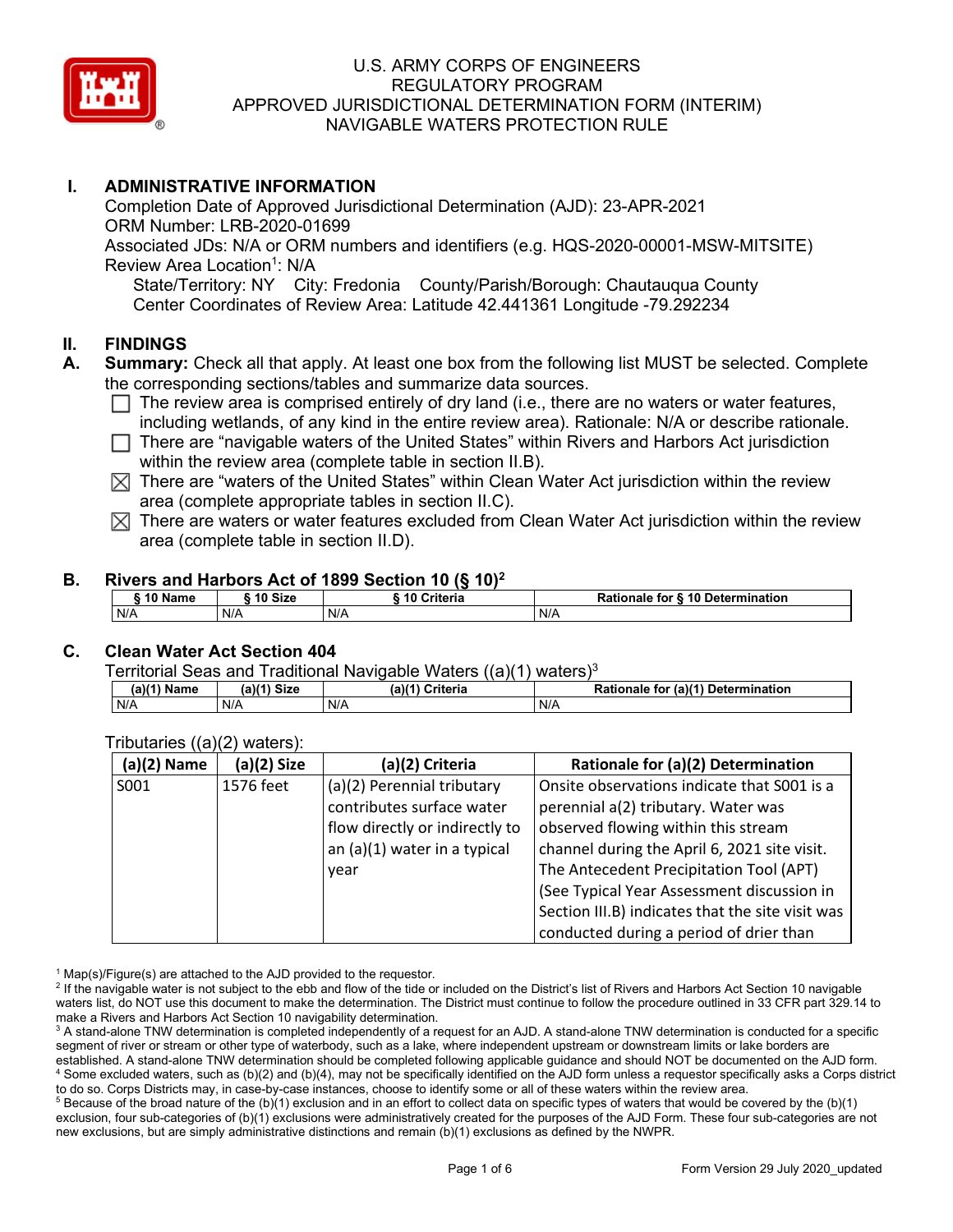

|      |           |                                                                                                                                        | normal precipitation. In addition, the<br>Dunkirk USGS Quad map identifies this as<br>an perennial stream. Furthermore, macro<br>invertebrates were observed within this<br>stream channel. Based on the above it was<br>determined that this stream is a perennial<br>a(2) tributary.                                                                                                                                                                                                                                                                                                                                                                                    |
|------|-----------|----------------------------------------------------------------------------------------------------------------------------------------|---------------------------------------------------------------------------------------------------------------------------------------------------------------------------------------------------------------------------------------------------------------------------------------------------------------------------------------------------------------------------------------------------------------------------------------------------------------------------------------------------------------------------------------------------------------------------------------------------------------------------------------------------------------------------|
| S003 | 1060 feet | (a)(2) Intermittent tributary<br>contributes surface water<br>flow directly or indirectly to<br>an $(a)(1)$ water in a typical<br>year | Onsite observations indicate that S003 is an<br>intermittent a(2) tributary. Water was<br>observed flowing within this stream<br>channel during the April 6, 2021 site visit.<br>The Antecedent Precipitation Tool (APT)<br>(See Typical Year Assessment discussion in<br>Section III.B) indicates that the site visit was<br>conducted during a period of drier than<br>normal precipitation. However, the Dunkirk<br>USGS Quad map does not identify this<br>stream channel. Since water was flowing at<br>the time of the site visit, but the stream is<br>not identified on the USGS quad map it has<br>been determined that it is an intermittent<br>a(2) tributary. |

#### Lakes and ponds, and impoundments of jurisdictional waters ((a)(3) waters):

| (2)<br>. .<br>Name<br><b>ully</b> | <b>Size</b><br>(a)(3) | (a)(3)<br>Criteria | (a)(3) Determination<br><b>Rationale</b><br>for |
|-----------------------------------|-----------------------|--------------------|-------------------------------------------------|
| N/A                               | N/A                   | N/f                | N/A                                             |

#### Adjacent wetlands ((a)(4) waters):

| $(a)(4)$ Name | $(a)(4)$ Size | (a)(4) Criteria           | Rationale for (a)(4) Determination     |
|---------------|---------------|---------------------------|----------------------------------------|
| W001          | 0.4 acres     | (a)(4) Wetland abuts an   | Onsite observations indicate that this |
|               |               | $(a)(1)-(a)(3)$ water     | wetland directly abuts Stream 001.     |
| W008          | $1.26$ acres  | $(a)(4)$ Wetland abuts an | Onsite observations indicate that this |
|               |               | $(a)(1)-(a)(3)$ water     | wetland directly abuts Stream 003.     |

### **D. Excluded Waters or Features**

Excluded waters  $((b)(1) - (b)(12))^4$ :

| <b>Rationale for Exclusion Determination</b><br><b>Exclusion</b><br><b>Exclusion</b><br>Exclusion <sup>5</sup> |
|----------------------------------------------------------------------------------------------------------------|
|----------------------------------------------------------------------------------------------------------------|

 $1$  Map(s)/Figure(s) are attached to the AJD provided to the requestor.

<sup>2</sup> If the navigable water is not subject to the ebb and flow of the tide or included on the District's list of Rivers and Harbors Act Section 10 navigable waters list, do NOT use this document to make the determination. The District must continue to follow the procedure outlined in 33 CFR part 329.14 to make a Rivers and Harbors Act Section 10 navigability determination.

<sup>3</sup> A stand-alone TNW determination is completed independently of a request for an AJD. A stand-alone TNW determination is conducted for a specific segment of river or stream or other type of waterbody, such as a lake, where independent upstream or downstream limits or lake borders are established. A stand-alone TNW determination should be completed following applicable guidance and should NOT be documented on the AJD form. <sup>4</sup> Some excluded waters, such as (b)(2) and (b)(4), may not be specifically identified on the AJD form unless a requestor specifically asks a Corps district to do so. Corps Districts may, in case-by-case instances, choose to identify some or all of these waters within the review area.

<sup>5</sup> Because of the broad nature of the (b)(1) exclusion and in an effort to collect data on specific types of waters that would be covered by the (b)(1) exclusion, four sub-categories of (b)(1) exclusions were administratively created for the purposes of the AJD Form. These four sub-categories are not new exclusions, but are simply administrative distinctions and remain (b)(1) exclusions as defined by the NWPR.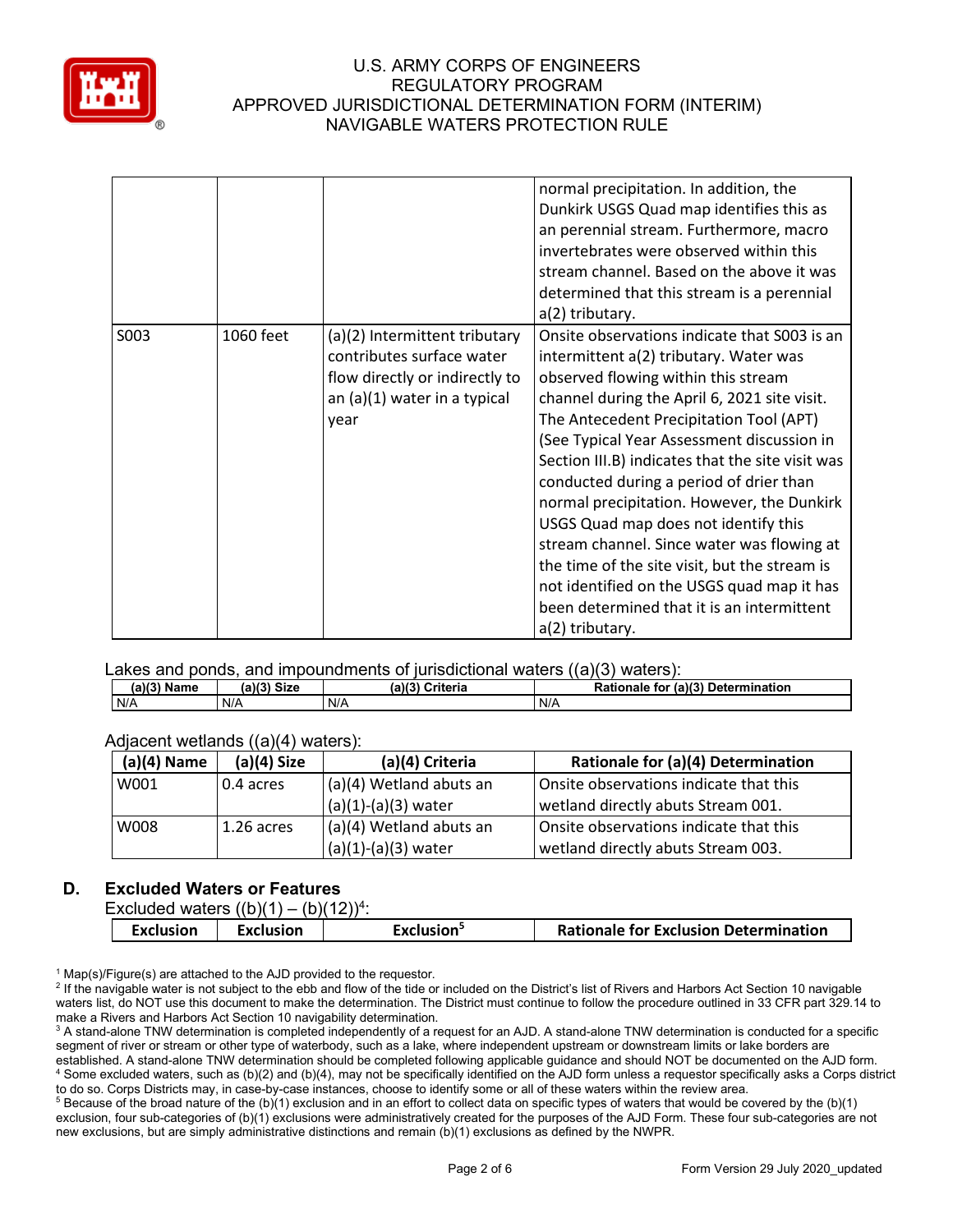

| <b>Name</b>  | <b>Size</b> |                                |                                               |
|--------------|-------------|--------------------------------|-----------------------------------------------|
| S002         | 702.2 feet  | (b)(1) Surface water channel   | Water was observed flowing within this        |
| intermittent |             | that does not contribute       | stream channel at the time of the site visit. |
|              |             | surface water flow directly    | However, there was no observed flow from      |
|              |             | or indirectly to an (a)(1)     | this stream channel to any a(1) water.        |
|              |             | water in a typical year        | During the site visit the stream was walked   |
|              |             |                                | in its entirety and no observed surface       |
|              |             |                                | water connection was observed connecting      |
|              |             |                                | it to an a(1-3) water. It was determined that |
|              |             |                                | this stream has subsurface flow to the        |
|              |             |                                | nearest a(1-3) tributary. The stream flows    |
|              |             |                                | for approximately 702 feet. At that point,    |
|              |             |                                | surface water disappears as does a defined    |
|              |             |                                | bed and bank. From that point, heading to     |
|              |             |                                | the west the area turns into emergent         |
|              |             |                                | wetland. There is a culvert located at        |
|              |             |                                | Swamp Road to the west, but there is no       |
|              |             |                                | evidence of flow through the culvert.         |
|              |             |                                | Ground water alone (and it has been           |
|              |             |                                | determined these streams are not              |
|              |             |                                | subterranean streams) is excluded from        |
|              |             |                                | Section 404 jurisdiction. Therefore, based    |
|              |             |                                | on the above this stream has been             |
|              |             |                                | determined to be an excluded b(1) water.      |
| S002         | 153.8 feet  | (b)(3) Ephemeral feature,      | This was observed to be an ephemeral          |
| ephemeral    |             | including an ephemeral         | stream channel. This was based on a           |
|              |             | stream, swale, gully, rill, or | combination of the following - channel size,  |
|              |             | pool                           | lack of flow, watershed size, and absence of  |
|              |             |                                | groundwater. The channel was                  |
|              |             |                                | approximately between 1-2 feet in width,      |
|              |             |                                | which can be evidence of infrequent flow.     |
|              |             |                                | There was no observed flow nor standing       |
|              |             |                                | pools (see Typical Year Assessment below)).   |
|              |             |                                | Additionally, it was determined that the      |
|              |             |                                | entire watershed size for each of these       |
|              |             |                                | streams is approximately 1-2 acres in size;   |

 $1$  Map(s)/Figure(s) are attached to the AJD provided to the requestor.

<sup>5</sup> Because of the broad nature of the (b)(1) exclusion and in an effort to collect data on specific types of waters that would be covered by the (b)(1) exclusion, four sub-categories of (b)(1) exclusions were administratively created for the purposes of the AJD Form. These four sub-categories are not new exclusions, but are simply administrative distinctions and remain (b)(1) exclusions as defined by the NWPR.

<sup>&</sup>lt;sup>2</sup> If the navigable water is not subject to the ebb and flow of the tide or included on the District's list of Rivers and Harbors Act Section 10 navigable waters list, do NOT use this document to make the determination. The District must continue to follow the procedure outlined in 33 CFR part 329.14 to make a Rivers and Harbors Act Section 10 navigability determination.

<sup>&</sup>lt;sup>3</sup> A stand-alone TNW determination is completed independently of a request for an AJD. A stand-alone TNW determination is conducted for a specific segment of river or stream or other type of waterbody, such as a lake, where independent upstream or downstream limits or lake borders are established. A stand-alone TNW determination should be completed following applicable guidance and should NOT be documented on the AJD form. <sup>4</sup> Some excluded waters, such as (b)(2) and (b)(4), may not be specifically identified on the AJD form unless a requestor specifically asks a Corps district to do so. Corps Districts may, in case-by-case instances, choose to identify some or all of these waters within the review area.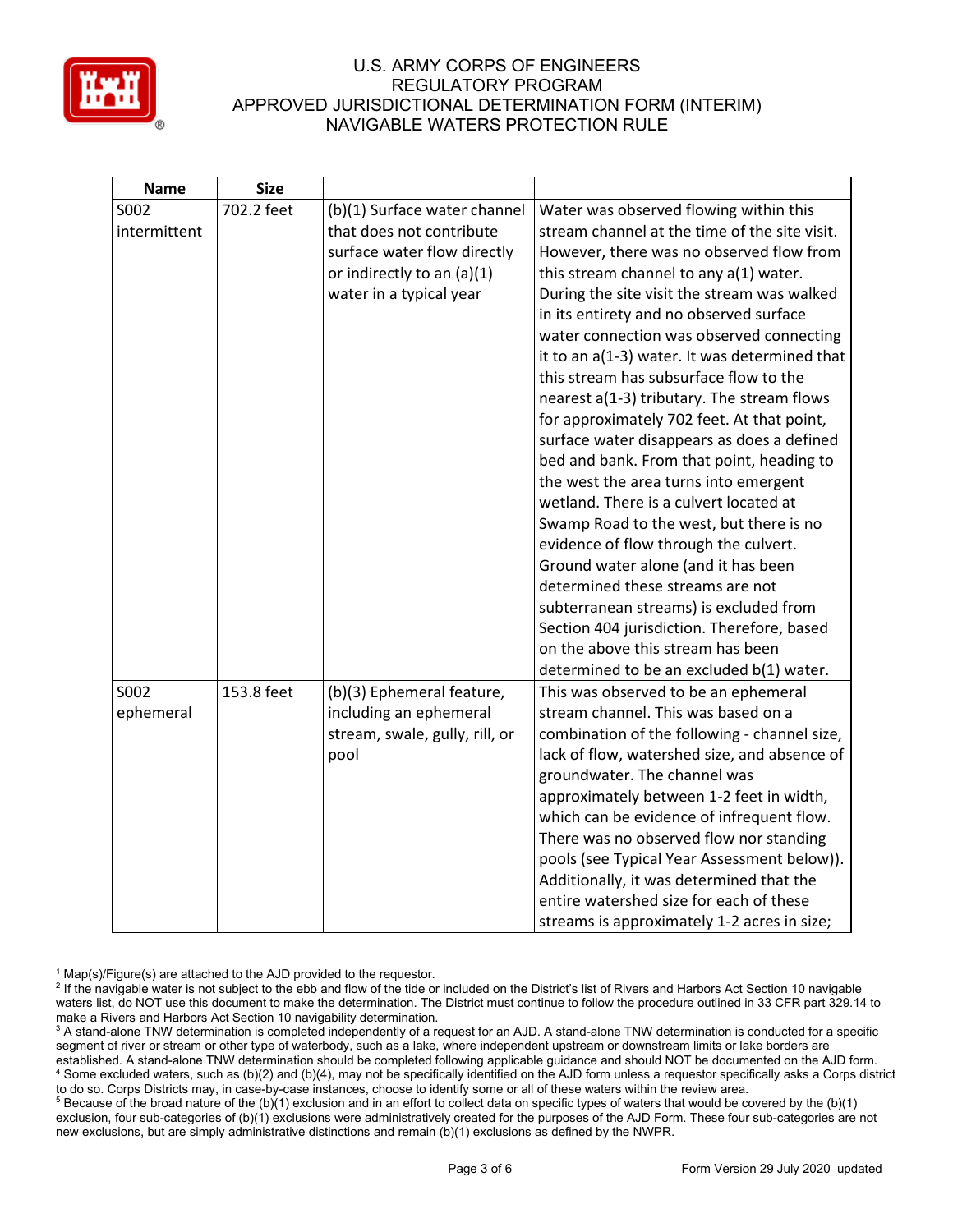

|      |            |                             | so, unless groundwater is present there is                                                |
|------|------------|-----------------------------|-------------------------------------------------------------------------------------------|
|      |            |                             | an insufficient amount of precipitation to                                                |
|      |            |                             | make the stream intermittent or perennial.                                                |
|      |            |                             | While onsite, Corps staff walked the length                                               |
|      |            |                             | of the stream channel looking for evidence                                                |
|      |            |                             | of groundwater influence - there were no                                                  |
|      |            |                             | observed seeps or springs in this stretch. At                                             |
|      |            |                             | a downstream portion it was observed that                                                 |
|      |            |                             |                                                                                           |
|      |            |                             | groundwater was present, as pools and                                                     |
|      |            |                             | flow were observed (Intermittent stretch                                                  |
|      |            |                             | discussed above). It was determined that                                                  |
|      |            |                             | the ephemeral stretch was fed exclusively                                                 |
|      |            |                             | from precipitation runoff from the farm                                                   |
|      |            |                             | field immediately to the east. In addition,                                               |
|      |            |                             | vegetation (i.e. skunk cabbage, royal fern)                                               |
|      |            |                             | that are most commonly observed in areas                                                  |
|      |            |                             | of groundwater influence were not                                                         |
|      |            |                             | observed onsite nor were oxidized                                                         |
|      |            |                             | rhizospheres observed on vegetation                                                       |
|      |            |                             | present within the channels. Therefore, it                                                |
|      |            |                             | was determined there is no groundwater                                                    |
|      |            |                             | influence and hydrology is strictly from                                                  |
|      |            |                             | precipitation. USGS Quads were reviewed                                                   |
|      |            |                             | to determine presence/absence of onsite                                                   |
|      |            |                             | stream channels. The USGS quad does not                                                   |
|      |            |                             | identify a stream channel onsite                                                          |
|      |            |                             | corresponding to the location of this                                                     |
|      |            |                             | stream. Therefore, it was determined that                                                 |
|      |            |                             | this stretch of stream channel is an                                                      |
|      |            |                             | excluded ephemeral stream.                                                                |
| W003 | 0.21 acres |                             |                                                                                           |
|      |            | (b)(1) Non-adjacent wetland | This wetland does not meet any of the four<br>criteria that would make an (a)(4) adjacent |
|      |            |                             |                                                                                           |
|      |            |                             | water subject to jurisdiction under Section                                               |
|      |            |                             | 404 of the Clean Water Act. This wetland                                                  |
|      |            |                             | was circumnavigated during the Corps' April                                               |
|      |            |                             | 6, 2021 site visit. This wetland was                                                      |

 $1$  Map(s)/Figure(s) are attached to the AJD provided to the requestor.

<sup>5</sup> Because of the broad nature of the (b)(1) exclusion and in an effort to collect data on specific types of waters that would be covered by the (b)(1) exclusion, four sub-categories of (b)(1) exclusions were administratively created for the purposes of the AJD Form. These four sub-categories are not new exclusions, but are simply administrative distinctions and remain (b)(1) exclusions as defined by the NWPR.

<sup>&</sup>lt;sup>2</sup> If the navigable water is not subject to the ebb and flow of the tide or included on the District's list of Rivers and Harbors Act Section 10 navigable waters list, do NOT use this document to make the determination. The District must continue to follow the procedure outlined in 33 CFR part 329.14 to make a Rivers and Harbors Act Section 10 navigability determination.

<sup>&</sup>lt;sup>3</sup> A stand-alone TNW determination is completed independently of a request for an AJD. A stand-alone TNW determination is conducted for a specific segment of river or stream or other type of waterbody, such as a lake, where independent upstream or downstream limits or lake borders are established. A stand-alone TNW determination should be completed following applicable guidance and should NOT be documented on the AJD form. <sup>4</sup> Some excluded waters, such as (b)(2) and (b)(4), may not be specifically identified on the AJD form unless a requestor specifically asks a Corps district to do so. Corps Districts may, in case-by-case instances, choose to identify some or all of these waters within the review area.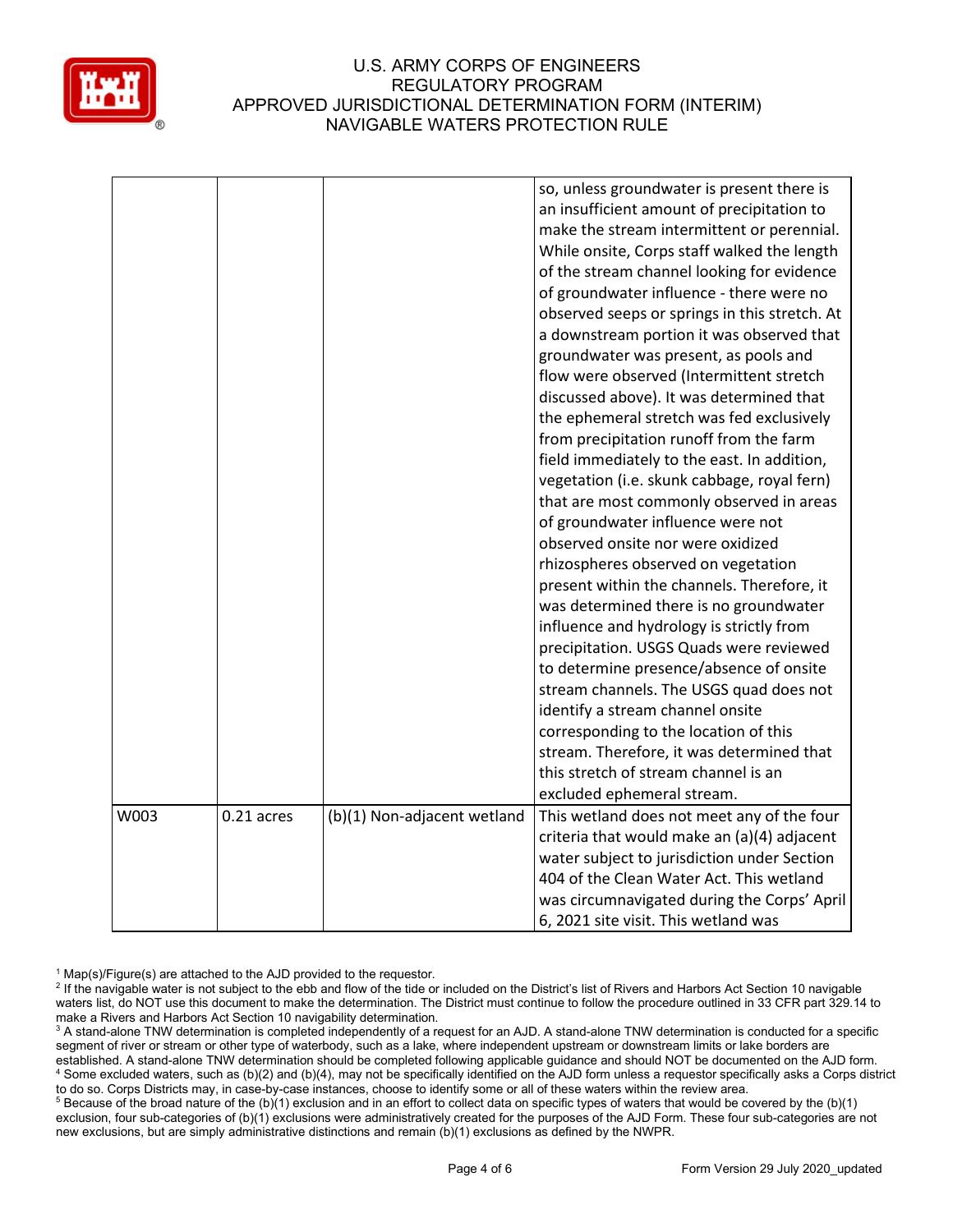

|      |            |                             | observed to be isolated, disconnected from<br>any (a)(1-3) water. Additionally, no defined<br>channels/tributaries/ditches were observed<br>connecting this wetland to any (a)(1-3)<br>water. Based on site observations, the<br>nearest a(1-3) water would not flood this<br>wetland at least once during a typical year.<br>Also, no natural berms or the like were<br>observed located between the nearest a(1-<br>3) water and this wetland. |
|------|------------|-----------------------------|--------------------------------------------------------------------------------------------------------------------------------------------------------------------------------------------------------------------------------------------------------------------------------------------------------------------------------------------------------------------------------------------------------------------------------------------------|
| W004 | 1.76 acres | (b)(1) Non-adjacent wetland | Same as above.                                                                                                                                                                                                                                                                                                                                                                                                                                   |
| W005 | 0.53 acres | (b)(1) Non-adjacent wetland | Same as above.                                                                                                                                                                                                                                                                                                                                                                                                                                   |
| W006 | 0.18 acres | (b)(1) Non-adjacent wetland | Same as above.                                                                                                                                                                                                                                                                                                                                                                                                                                   |
| W007 | 0.17 acres | (b)(1) Non-adjacent wetland | Same as above.                                                                                                                                                                                                                                                                                                                                                                                                                                   |

# **III. SUPPORTING INFORMATION**

- **A. Select/enter all resources** that were used to aid in this determination and attach data/maps to this document and/or references/citations in the administrative record, as appropriate.
	- **\_\_X** Information submitted by, or on behalf of, the applicant/consultant: *Request for Approved Jurisdictional Determination, RAK1 Solar Site, Fredonia, New York, December 2020, Prepared for Saturn Solar, prepared by SWCA Environmental Consultants* This information *(is)* sufficient for purposes of this AJD.
	- **\_\_\_** Data sheets prepared by the Corps: *Title(s) and/or date(s).*
	- **\_\_\_** Photographs: *(NA, aerial, other, aerial and other) Title(s) and/or date(s).*
	- **\_\_X** Corps Site visit(s) conducted on: *April 6, 2021*
	- **\_\_\_** Previous Jurisdictional Determinations (AJDs or PJDs): *ORM Number(s) and date(s).*
	- **\_\_X** Antecedent Precipitation Tool: *provide detailed discussion in Section III.B.*
	- **\_\_\_** USDA NRCS Soil Survey: *Title(s) and/or date(s).*
	- **\_\_\_** USFWS NWI maps: *Title(s) and/or date(s).*
	- **\_\_X** USGS topographic maps: *Dunkirk 7.5 min quad*

#### **Other data sources used to aid in this determination:**

| Data Source (select)       | Name and/or date and other relevant information |
|----------------------------|-------------------------------------------------|
| <b>USGS Sources</b>        | N/A.                                            |
| <b>USDA Sources</b>        | $N/A$ .                                         |
| NOAA Sources               | N/A.                                            |
| <b>USACE Sources</b>       | N/A.                                            |
| State/Local/Tribal Sources | N/A.                                            |
| <b>Other Sources</b>       | $N/A$ .                                         |

 $1$  Map(s)/Figure(s) are attached to the AJD provided to the requestor.

<sup>2</sup> If the navigable water is not subject to the ebb and flow of the tide or included on the District's list of Rivers and Harbors Act Section 10 navigable waters list, do NOT use this document to make the determination. The District must continue to follow the procedure outlined in 33 CFR part 329.14 to make a Rivers and Harbors Act Section 10 navigability determination.

<sup>3</sup> A stand-alone TNW determination is completed independently of a request for an AJD. A stand-alone TNW determination is conducted for a specific segment of river or stream or other type of waterbody, such as a lake, where independent upstream or downstream limits or lake borders are established. A stand-alone TNW determination should be completed following applicable guidance and should NOT be documented on the AJD form. <sup>4</sup> Some excluded waters, such as (b)(2) and (b)(4), may not be specifically identified on the AJD form unless a requestor specifically asks a Corps district to do so. Corps Districts may, in case-by-case instances, choose to identify some or all of these waters within the review area.

 $5$  Because of the broad nature of the (b)(1) exclusion and in an effort to collect data on specific types of waters that would be covered by the (b)(1) exclusion, four sub-categories of (b)(1) exclusions were administratively created for the purposes of the AJD Form. These four sub-categories are not new exclusions, but are simply administrative distinctions and remain (b)(1) exclusions as defined by the NWPR.